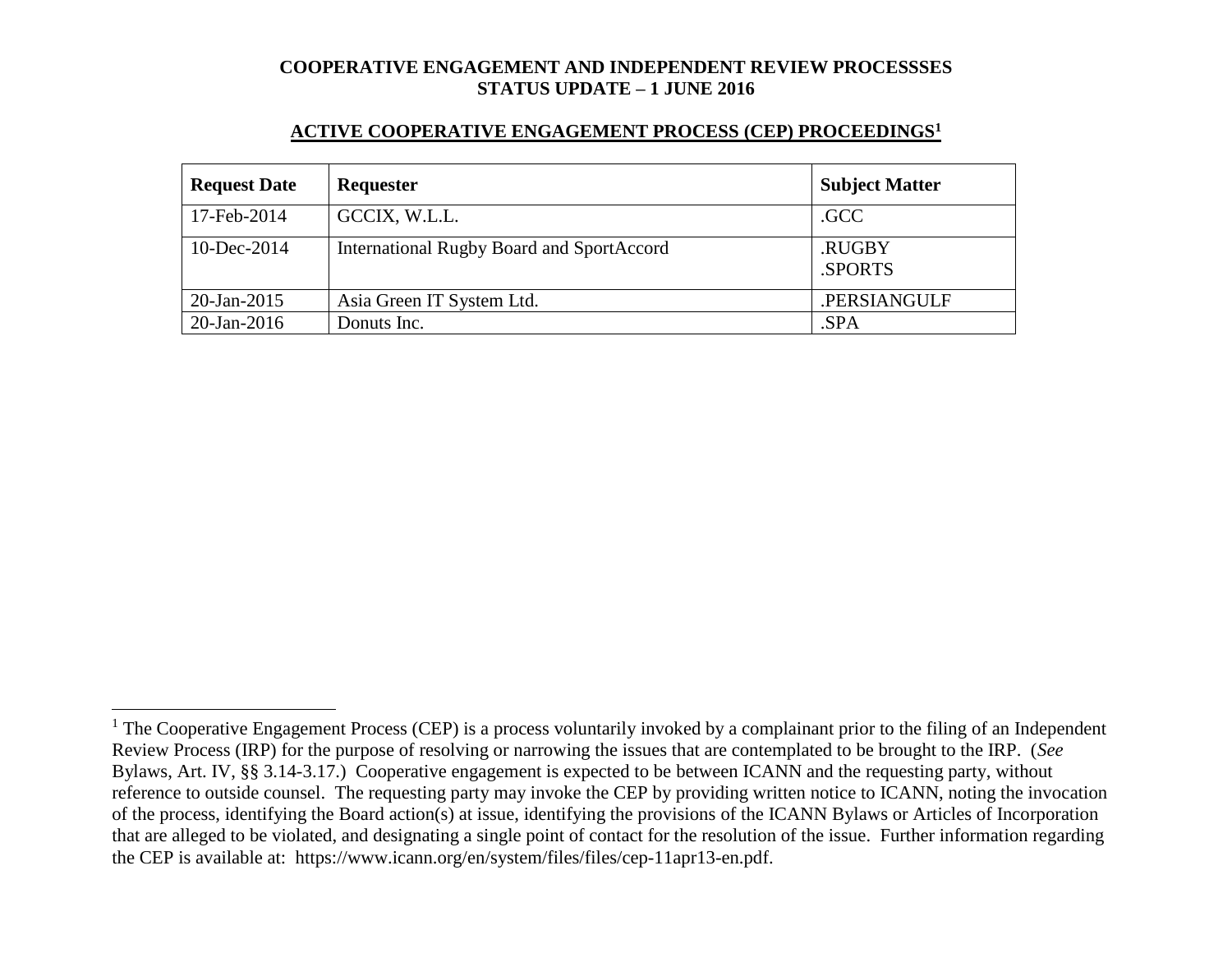#### **RECENTLY CLOSED COOPERATIVE ENGAGEMENT PROCESS (CEP) PROCEEDINGS**

| Date<br>Request    | aanastar /<br>55 L.U. | . Matter<br>10et<br>Sur<br>uw | $\mathbf{u}$<br>$\blacksquare$<br><b>IRI</b><br>Deadline <del>′</del><br>-iling |
|--------------------|-----------------------|-------------------------------|---------------------------------------------------------------------------------|
| 2015<br>.<br>∍ul−′ | neshop<br>Na          | .IDN                          | 201c<br>June                                                                    |

 $\overline{a}$ 

2

 $2^2$  The CEP process provides that "[i]f ICANN and the requester have not agreed to a resolution of the issues upon the conclusion of the cooperative engagement process, or if issues remain for a request for independent review, the requestor's time to file a request for independent review designated in the Bylaws shall be extended for each day of the cooperative engagement process, but in no event, absent mutual written agreement by the parties, shall the extension be for more than fourteen (14) days." (https://www.icann.org/en/system/files/files/cep-11apr13-en.pdf)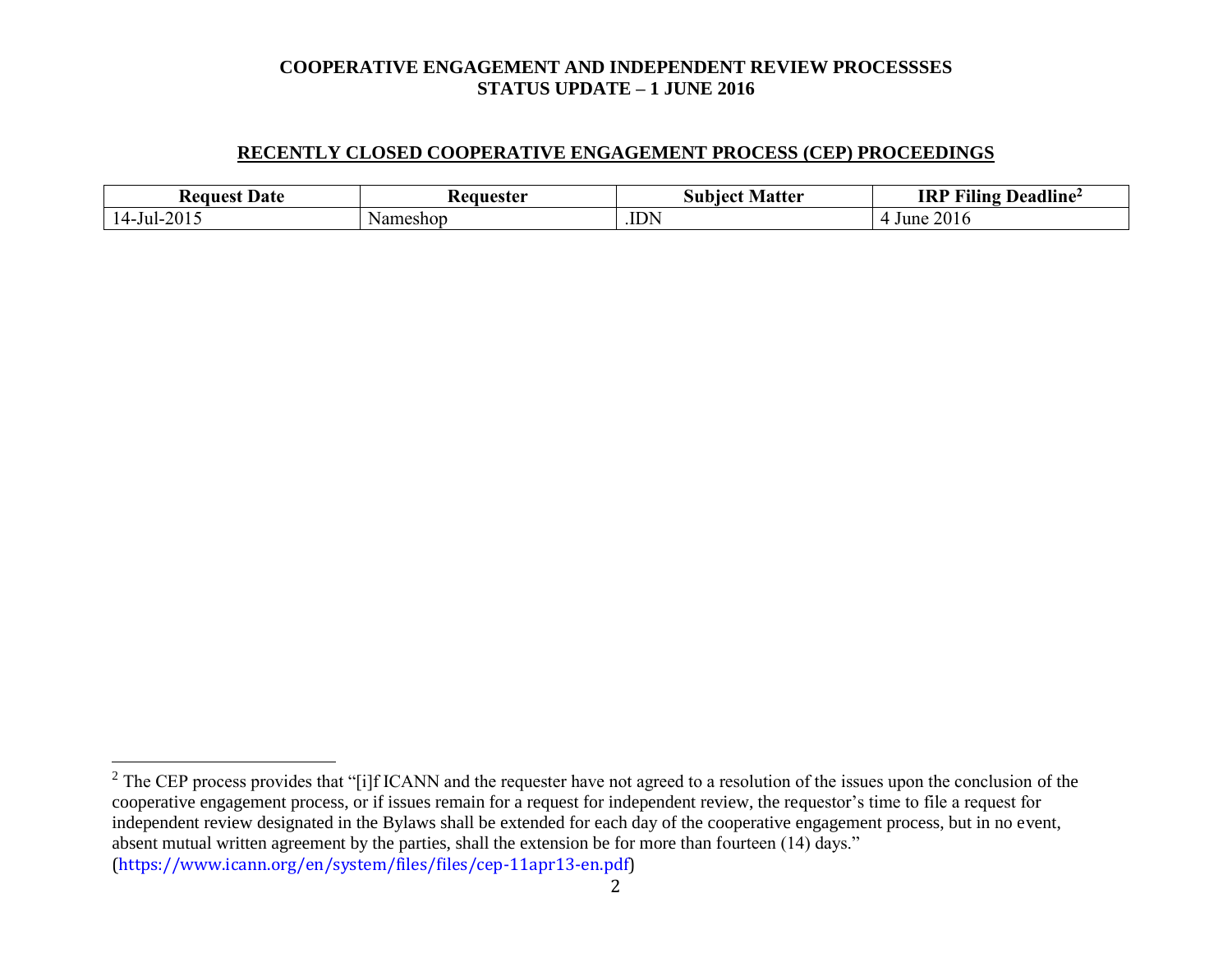### **ACTIVE INDEPENDENT REVIEW PROCESS (IRP) PROCEEDINGS<sup>3</sup>**

| <b>Date</b><br><b>ICANN</b><br><b>Received</b><br><b>Notice of</b><br><b>IRP</b> | Date IRP<br><b>Commenced</b><br>by ICDR | Requester                                                                                                | <b>Subject Matter</b> | <b>Status</b>                                                                                                                                                                                                                                                               |
|----------------------------------------------------------------------------------|-----------------------------------------|----------------------------------------------------------------------------------------------------------|-----------------------|-----------------------------------------------------------------------------------------------------------------------------------------------------------------------------------------------------------------------------------------------------------------------------|
| $21$ -Sept-2014                                                                  | 22-Sept-2014                            | Dot Registry, LLC<br>https://www.icann.org/resources/pa<br>ges/dot-registry-v-icann-2014-09-<br>$25$ -en | .INC<br>.LLC<br>.LLP  | Panel Selection: Full Panel was confirmed on 5<br>February 2015.<br>Materials: Written submissions, Declaration(s), and<br>Scheduling Orders are posted here.<br>Hearing(s): Final hearing took place on 29 March<br>2016; awaiting Final Declaration.                      |
| 5-Dec-2014                                                                       | 8-Dec-2014                              | <b>Gulf Cooperation Council</b><br>https://www.icann.org/resources/pa<br>$ges/gcc-v-icann-2014-12-06-en$ | .PERSIANGULF          | Panel Selection: Full panel confirmed on 2<br>December 2015.<br>Materials: Written submissions, Declaration(s), and<br>Scheduling Orders are posted here.<br>Hearing(s): Preliminary hearing took place on $6$<br>January 2016. Final hearing scheduled for 7 July<br>2016. |

 $\overline{a}$ 

<sup>&</sup>lt;sup>3</sup> The Independent Review Process (IRP) is a process by which any person materially affected by a decision or action by the Board that he or she asserts is inconsistent with the Articles of Incorporation or Bylaws may submit a request for independent review of that decision or action. (*See* Bylaws, Art. IV, § 3.) In order to be materially affected, the person must suffer injury or harm that is directly and causally connected to the Board's alleged violation of the Bylaws or the Articles of Incorporation, and not as a result of third parties acting in line with the Board's action. Further information regarding the IRP is available at: https://www.icann.org/resources/pages/mechanisms-2014-03-20-en.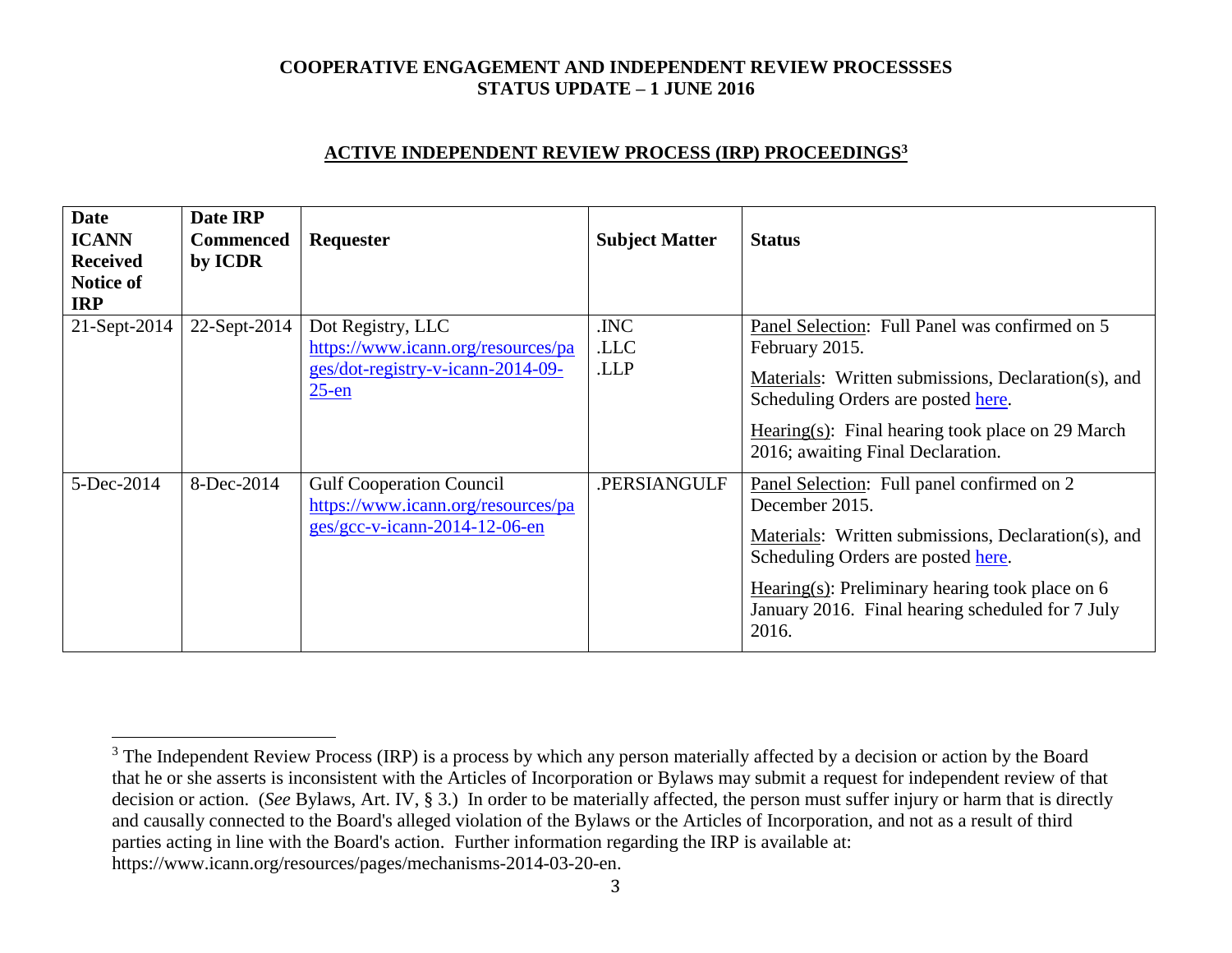| <b>Date</b><br><b>ICANN</b><br><b>Received</b><br>Notice of<br><b>IRP</b> | Date IRP<br><b>Commenced</b><br>by ICDR | Requester                                                                                                                              | <b>Subject Matter</b>  | <b>Status</b>                                                                                                                                                                                                                                                 |
|---------------------------------------------------------------------------|-----------------------------------------|----------------------------------------------------------------------------------------------------------------------------------------|------------------------|---------------------------------------------------------------------------------------------------------------------------------------------------------------------------------------------------------------------------------------------------------------|
| 19-Mar-2015                                                               | 24-Mar-2015                             | Dot Sport Limited<br>https://www.icann.org/resources/pa<br>ges/dot-sport-v-icann-2015-03-27-<br>en                                     | .SPORT                 | Panel Selection: Full Panel was confirmed on 3<br>September 2015.<br>Materials: Written submissions, Declaration(s),<br>and Scheduling Orders are posted here.<br>Hearing(s): Final hearing took place on 3 May 2016;<br>awaiting Final Declaration.          |
| 24-Mar-2015                                                               | 7-Apr-2015                              | Corn Lake, LLC<br>https://www.icann.org/resources/pa<br>ges/corn-lake-v-icann-2015-04-07-<br>en                                        | <b>CHARITY</b>         | Panel Selection: Full Panel was confirmed on 17<br>September 2015.<br>Materials: Written submissions, Declaration(s),<br>and Scheduling Orders are posted here.<br>$Hearing(s)$ : Final hearing took place on 8 February<br>2016; awaiting Final Declaration. |
| 15-Dec-2015                                                               | 16-Dec-2015                             | Asia Green IT Systems Bilgisayar<br>San. ve Tic. Ltd. Sti.<br>https://www.icann.org/resources/pa<br>ges/irp-agit-v-icann-2015-12-23-en | .ISLAM<br><b>HALAL</b> | Panel Selection: Full Panel was confirmed on 23<br>March 2016.<br>Materials: Written submissions, Declaration(s),<br>and Scheduling Orders are posted here.<br>Hearing(s): Final hearing scheduled for $6$<br>September 2016.                                 |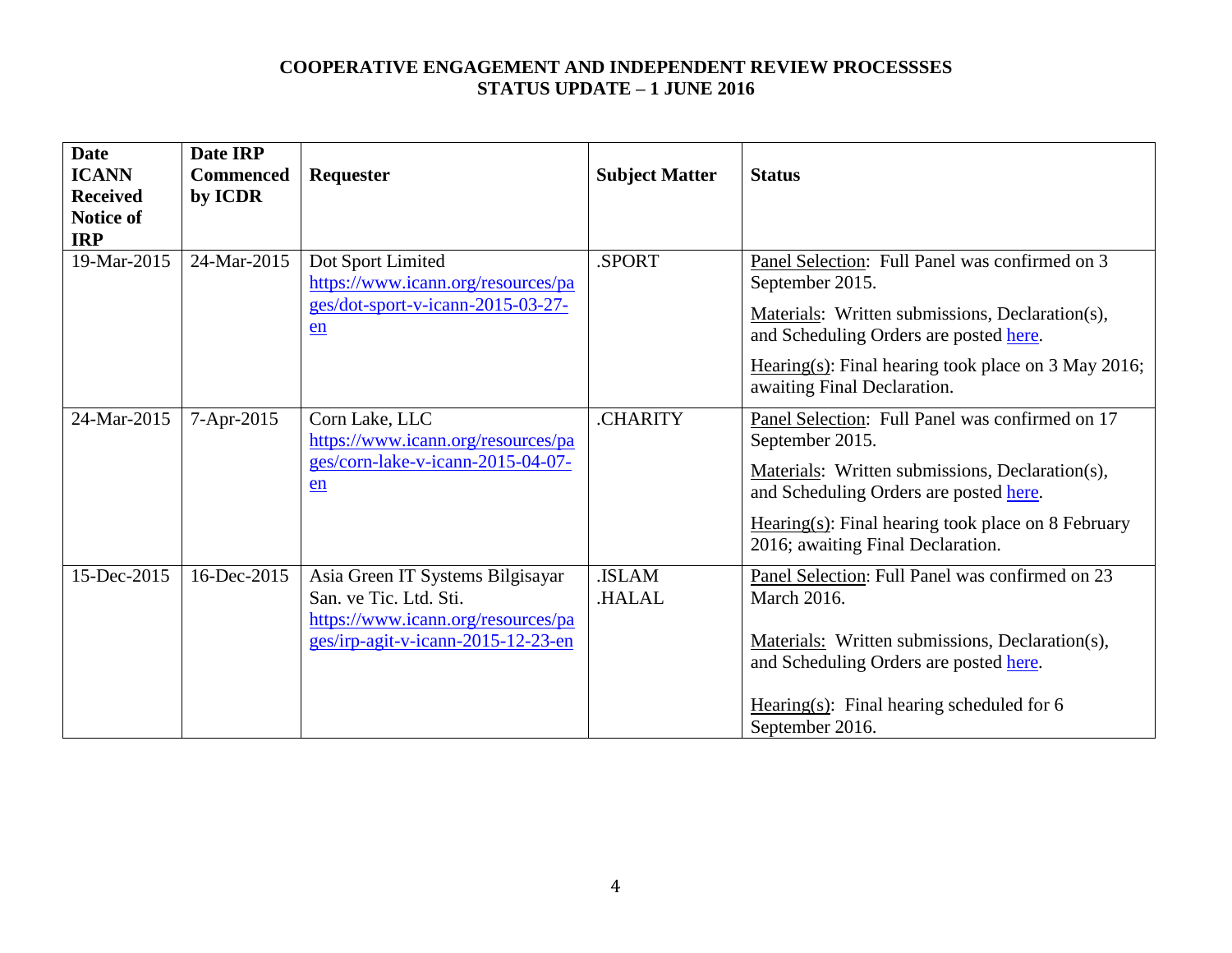| <b>Date</b>     | Date IRP         |                                    |                       |                                                       |
|-----------------|------------------|------------------------------------|-----------------------|-------------------------------------------------------|
| <b>ICANN</b>    | <b>Commenced</b> | <b>Requester</b>                   | <b>Subject Matter</b> | <b>Status</b>                                         |
| <b>Received</b> | by ICDR          |                                    |                       |                                                       |
| Notice of       |                  |                                    |                       |                                                       |
| <b>IRP</b>      |                  |                                    |                       |                                                       |
| 10-Feb-2016     | 10-Feb-2016      | Commercial Connect, LLC            | SHOP.                 | Panel Selection: Two panelists have been              |
|                 |                  | https://www.icann.org/resources/pa |                       | appointed; awaiting appointment of third panelist.    |
|                 |                  | ges/irp-commercial-connect-v-      |                       |                                                       |
|                 |                  | icann-2016-02-16-en                |                       | Materials: Written submissions, Declaration(s),       |
|                 |                  |                                    |                       | and Scheduling Orders are posted here.                |
|                 |                  |                                    |                       |                                                       |
|                 |                  |                                    |                       | Hearing(s): Administrative hearing took place on      |
|                 |                  |                                    |                       | 29 February 2016. No other hearings are currently     |
|                 |                  |                                    |                       | scheduled.                                            |
|                 |                  |                                    |                       |                                                       |
| 1-Mar-2016      | 2-Mar-2016       | Amazon EU S.à.r.l.                 | .AMAZON               | Panel Selection: Two panelists have been appointed;   |
|                 |                  | https://www.icann.org/resources/pa |                       | awaiting appointment of third panelist.               |
|                 |                  | ges/irp-amazon-v-icann-2016-03-    |                       |                                                       |
|                 |                  | $04$ -en                           |                       | Materials: Written submissions, Declaration(s), and   |
|                 |                  |                                    |                       | Scheduling Orders are posted here.                    |
|                 |                  |                                    |                       |                                                       |
|                 |                  |                                    |                       | Hearing(s): Administrative hearing took place on $14$ |
|                 |                  |                                    |                       | March 2016. No other hearings are currently           |
|                 |                  |                                    |                       | scheduled.                                            |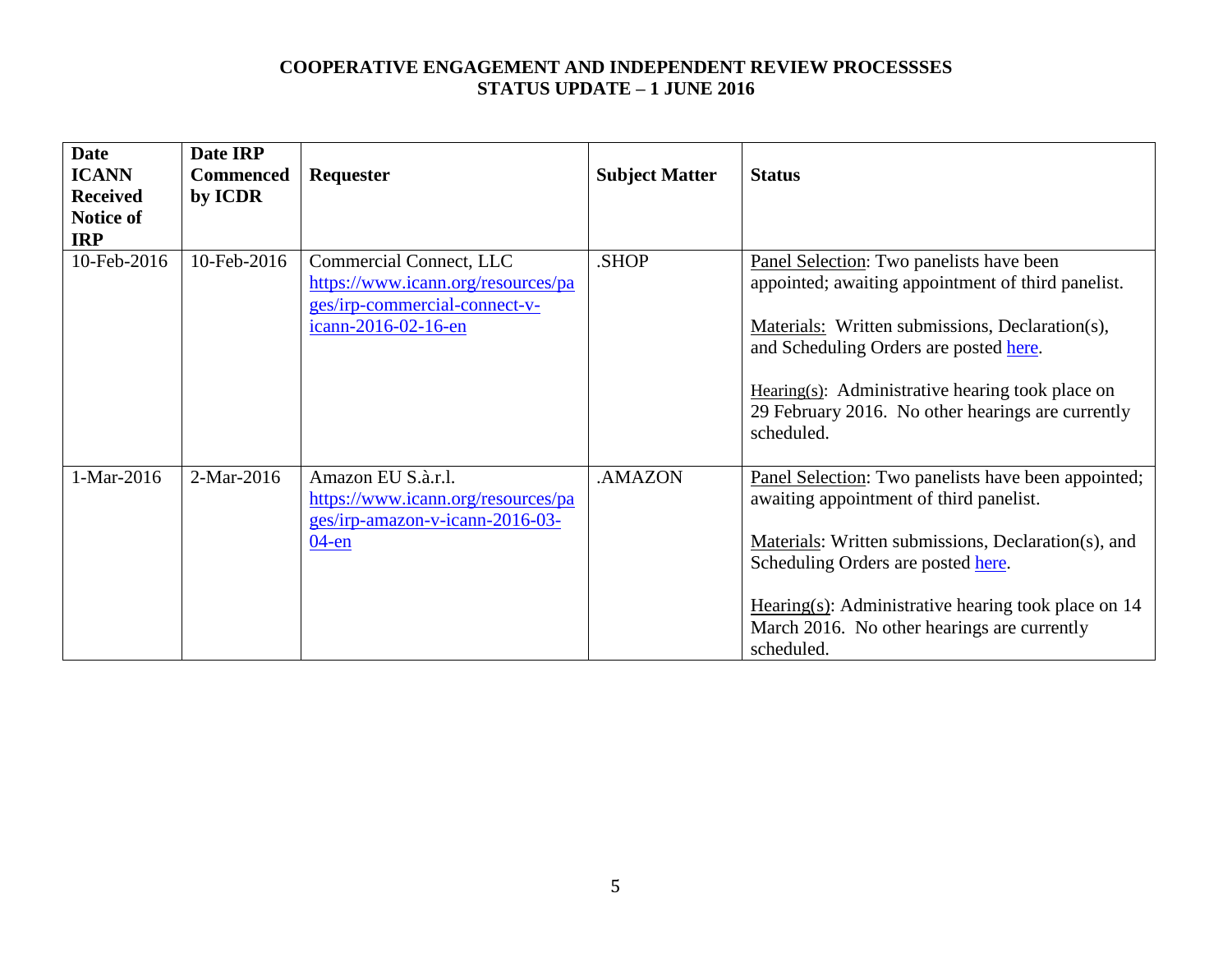| <b>Date ICANN</b><br><b>Received</b><br><b>Notice of</b><br><b>IRP</b> | Date IRP<br><b>Commenced</b><br>by ICDR | Requester                                                                                                                                                              | <b>Subject</b><br><b>Matter</b>                | <b>Date IRP Closed</b>                                                     | Date of Board<br><b>Consideration of IRP</b><br><b>Panel's Final</b><br>Declaration <sup>4</sup> |
|------------------------------------------------------------------------|-----------------------------------------|------------------------------------------------------------------------------------------------------------------------------------------------------------------------|------------------------------------------------|----------------------------------------------------------------------------|--------------------------------------------------------------------------------------------------|
| 10-Mar-2015<br>(.HOTEL)<br>13-Mar-2015                                 | 12-Mar-2015                             | Despegar Online SRL; Donuts, Inc.<br>Spring McCook, LLC; Famous Four<br>Media Limited- dot Hotel Limited;<br>Fegistry, LLC; and Radix FZC                              | .HOTEL,<br>.ECO<br>[consolidated]<br>on 12 May | 12-Feb-2016                                                                | 10-Mar-2016 (See<br>Board consideration of<br><b>Final Declaration</b><br>here.)                 |
| (ECO)                                                                  |                                         | (.HOTEL) and Little Birch, LLC and<br>Minds + Machines Group Limited<br>(ECO)<br>https://www.icann.org/resources/pag<br>es/various-v-icann-eco-hotel-2015-<br>09-02-en | 2015]                                          |                                                                            |                                                                                                  |
| 22-Oct-2015                                                            |                                         | dotgay LLC                                                                                                                                                             | .GAY                                           | Withdrawn:<br>18-April-2016                                                | N/A                                                                                              |
| 8-Oct-2014                                                             | 13-Oct-2014                             | Donuts Inc.<br>https://www.icann.org/resources/pag<br>$es/donuts-v-icann-2014-10-13-en$                                                                                | .RUGBY<br>.SPORTS                              | Final Decl.<br>Signed:<br>5-May-2016<br>Final Decl. Rec'd:<br>12-May-2016  | Scheduled for June<br>2016 Board meeting                                                         |
| 30-Sep-2015                                                            | 5-Oct-2015                              | Afilias Limited, BRS Media, Inc.,<br>Tin Dale, LLC<br>https://www.icann.org/resources/pag<br>es/afilias-brs-tin-llc-v-icann-2015-<br>$10-12$ -en                       | .RADIO                                         | Withdrawn:<br>18-May-2016<br><b>ICDR</b> notified<br><b>ICANN</b> that the | N/A                                                                                              |

## **RECENTLY CLOSED INDEPENDENT REVIEW PROCESS (IRP) PROCEEDINGS**

 $\overline{a}$ 

<sup>4</sup> Pursuant to Article IV, Section 3.21 of the ICANN Bylaws, "[w]here feasible, the Board shall consider the IRP Panel declaration at the Board's next meeting. The declarations of the IRP Panel, and the Board's subsequent action on those declarations, are final and have precedential value." (https://www.icann.org/resources/pages/governance/bylaws-en#IV)